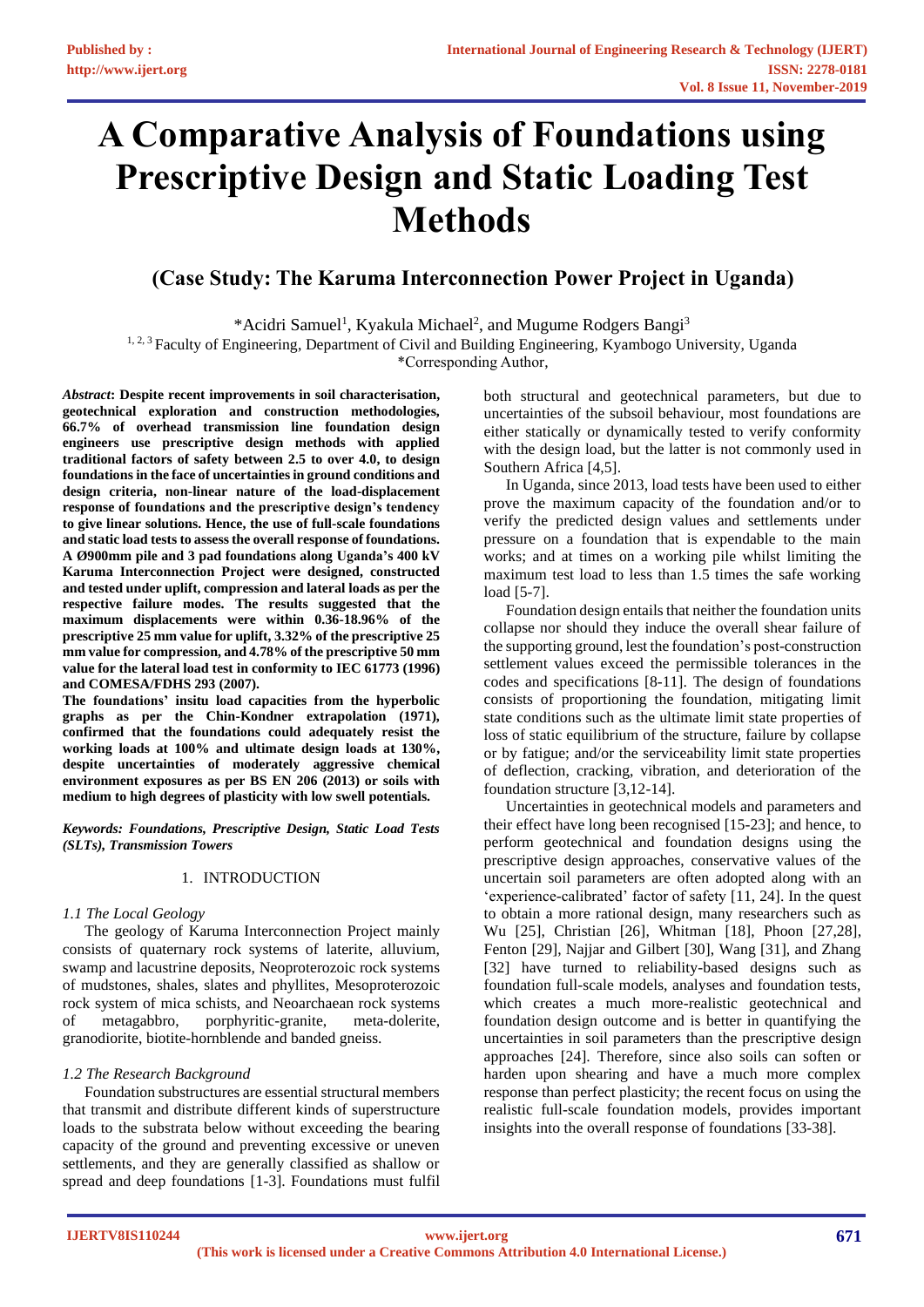# 2. GEOTECHNICAL INVESTIGATIONS

# *2.1 The Test Trial Pits and Borehole pits*

Four test pits were carefully located at a 1m distance from the survey mark stones, and manually excavated to 1m x 0.5m x 3m dimensions for investigating the stratification of subsurface layers and ground water as per BS 5930: 1999+A2: 2010 and BS 6031: 2009. Obtained soil samples were labelled and placed in air-tight plastic bags for indicative laboratory soil tests.

# *2.2 The Dynamic Penetration Light Test*

The DPL test was used in the determination of the soil's insitu resistance to the dynamic penetration of a cone, and in determining the soil's bearing capacity  $(q)$  and resistance values using the Dutch formula below. Thus, the  $N_{10}$  values were interpreted to give the respective granular and finegrained soil consistencies as per BS EN ISO 22476-2: 2005 + A1: 2011 and DIN 4094: 1990.

$$
q = q_d = r_d \left[ \frac{M}{(M+P)} \right] = \left[ \frac{E}{A \times H} \right] \times \left[ \frac{M}{(M+P)} \right] \qquad (1)
$$
  
\n
$$
r_d = \frac{Mgh}{A e} = \left[ \frac{Mgh \times N_{10}}{0.1A} \right] = \frac{E}{A \times H} \qquad (2)
$$

Where:

 $q =$ soil's bearing capacity/dynamic point resistance  $r_d$  = soil's unit point resistance; and  $E = Mgh$  $A = \text{cone area} (A = 0.001 \text{m}^2)$ ;  $H = \text{penetration depth}$  $M =$  mass of hammer (M = 10.252 kg)  $P =$  total assembly mass where the DPL assembly mass is 6.714 kg, and each rod is 2.86 kg

 $N_{10}$  = blows per 10 cm penetration  $e =$  penetration rate = 0.1/ $N_{10}$ 

# *2.3 The Standard Penetration Test*

The SPT test was conducted in accordance with BS EN ISO 22476-3:2005 and ASTM D1586-99: 1999 to compute allowable bearing capacities from the corrected SPT N'<sub>55</sub> values using the Terzaghi's formula (1967) and Bowles's (1982) approach based on Meyerhof's (1963) equations. The Terzaghi's (1967) formulae is given below:

$$
N'_{55} = C_N \times N \times \eta_1 \times \eta_2 \times \eta_3 \times \eta_4
$$
(3)  
\n
$$
C_N = \left(\frac{p''_0}{p'_0}\right)^{\frac{1}{2}} \text{for } 0.4 \le C_N \le 1.7
$$
(4)  
\n
$$
q_{ult} = 5.14 \times \frac{q_u}{2} = \left[\frac{5.14 \times 13.1 \times N'_{55}}{2}\right] \qquad (5)
$$
\n
$$
q_{all} = \frac{q_{ult}}{FS} = \frac{5.14 \times c_u}{FS} = \left\{\frac{5.14 \times 13.1 \times N'_{55}}{2 \times FS}\right\} \qquad (6)
$$

Where:

 $q<sub>all</sub> =$  allowable bearing capacity

- $C_N$  = adjustments for overburden pressure
- $p'_{o}$  = overburden pressure
- $p''_{o}$  = reference overburden pressure (95.76 kPa)

 $N =$  corrected SPT  $N'_{55}$  values

 $\eta_1 = E_r/E_{rb}$  (hammer efficiency correction)

 $E_r$  = average energy ratio

 $E_{rb}$  = standard energy ratio

 $\eta_2$  = rod length correction

 $\eta_3$  = sampler correction

 $\eta_4$  = borehole diameter correction  $FOS =$  factor of safety

Bowles's (1982) approach based on Meyerhof's (1963) equations is given below:

$$
q_{all} = \left\{ \frac{N}{F_2} \left[ \frac{(B + F_3)}{B} \right]^2 x K_d \right\} \text{ for } B > F_4 \tag{7}
$$
  
\n
$$
q_{all} = \left[ \frac{N}{F_1} x K_d \right] \text{ for } B \le F_4 \tag{8}
$$

$$
K_{d} = \left[1 + \frac{0.33D}{B}\right] \le 1.33\tag{9}
$$

Where:

 $q<sub>all</sub> =$  allowable bearing capacity  $N =$  corrected SPT  $N'_{55}$  values  $N'_{55}$  = adjusted N-values  $B =$  foundation width/breadth

 $F_1 = 0.05$ ;  $F_2 = 0.08$ ;  $F_3 = 0.3$ ; and  $F_4 = 1.2$  $D =$  foundation depth

Meyerhof's (1963) equations are given below:

$$
q_a = 0.73 N'' R_{D_1} x S_a (B \le 1.2 m)
$$
 (10)

$$
q_a = 0.48 \text{ N}'' R_{D_2} \left(\frac{B + 0.3}{B}\right)^2 S_a \left(B > 1.2 \text{m}\right) (11)
$$

$$
R_{D_1} = 1 + 0.2 \left(\frac{D_f}{B}\right) \le 1.2 \text{ for } \emptyset = 0 \tag{12}
$$

$$
R_{D_2} = 1 + 0.1 \left(\frac{\tilde{D}_f}{B}\right) \le 1.2 \text{ for } \phi = 0 \tag{13}
$$

Where:

 $q_a = q_{all}$  = allowable bearing capacity  $N''$  = corrected SPT N'<sub>55</sub> values  $R_{D_1}$  and  $R_{D_2}$  = Meyerhof's depth reduction factors  $\varnothing$  = Internal angle of soil friction in degrees  $B =$  foundation width/breadth (in metres)  $D_f$  = foundation depth  $S_a =$  Allowable settlement limit of 25 mm

# *2.4 Indicator Laboratory Soil Tests*

The obtained disturbed and undisturbed soil samples were tested for moisture content [39], particle size distribution [40,41], liquid limit [42], plastic limit and plasticity index [43], linear shrinkage limit [43], pH [44,45], sulphate and chloride content [44,46], bulk density and unit weight [43,47], specific gravity [43,48], direct shear [49] and onedimensional consolidation [50,51].

# *2.5 Static Load Foundation Tests*

Static Load Tests are the most reliable and fundamental forms of in-situ loading tests, considered as the bench-mark of foundation performance and used for validating load capacities and design assumptions of the foundation regarding the axial compression or tension resistance, or its deflected shape under a lateral load. They involve the measurement of foundation head displacements in response to a physically applied test load until its failure point to replicate the long-term sustained load conditions [5,6,52]. They are standardised by ASTM D1143 for static axial compressive test; ASTM D3689 for static axial tensile (or uplift) test, and ASTM D3966 for lateral load test [6,53-56].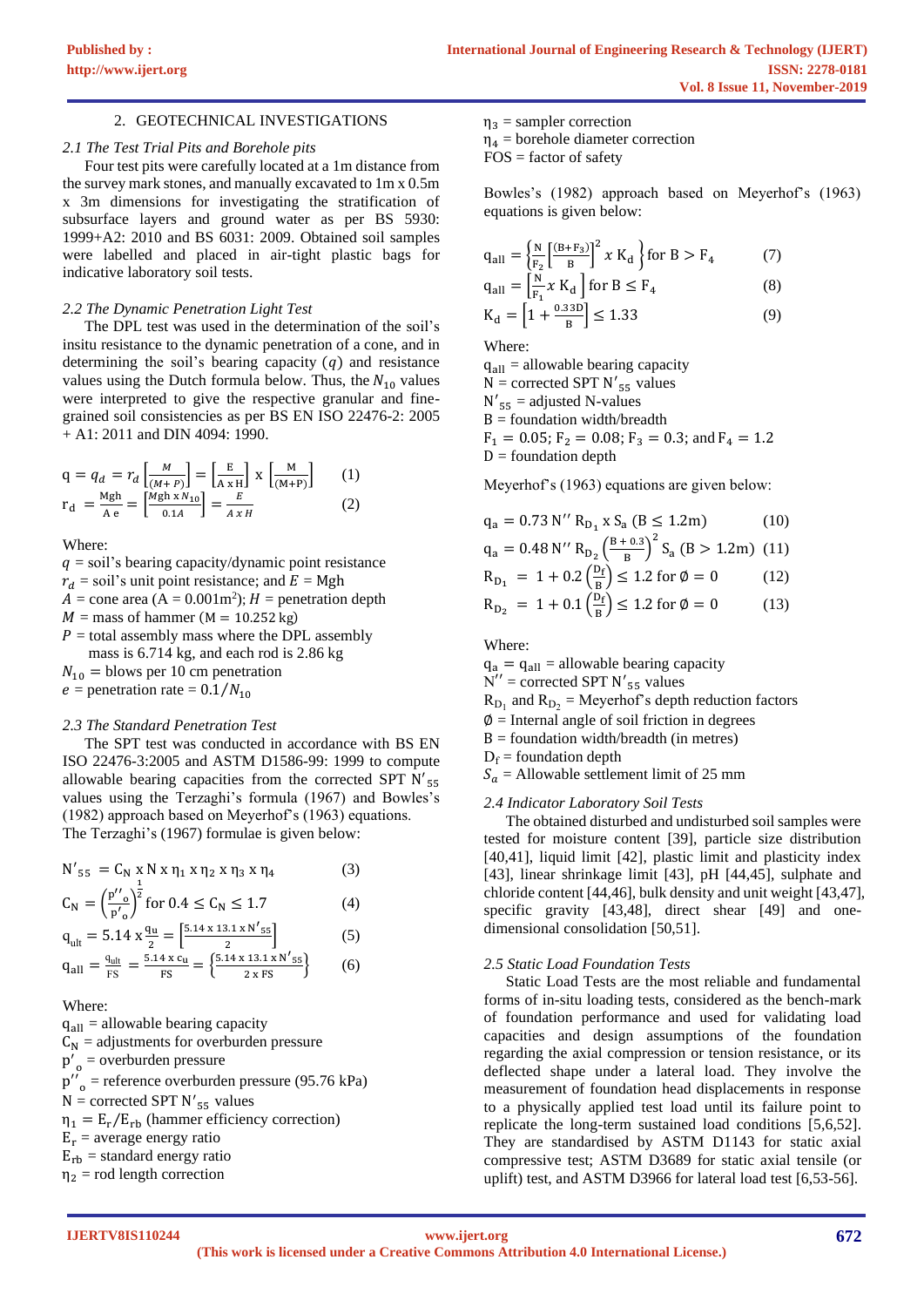# *2.5.1 The Static Axial Tensile Load Test*

As standardised by ASTM D3689/D3689M-07 (2013) and IEC 61773 (1996), the Static Axial Tensile load test was used for verifying the behaviour of vertical or batter tension foundations like those of overhead transmission lines with respect to their tensile capacity and axial stiffness, so as to provide the most reliable relationship between the static tensile load applied axially to a foundation and the resulting axial movements. Hence, the obtained information was used in assessing the foundation shaft's side shear resistance distribution, amount of end-bearing developed and the longterm load-deflection behaviour. It was also used to determine if the foundation had an ultimate static capacity and a deflection at service load satisfactory to support the specified foundation or superstructure [53,57].

#### *2.5.2 The Static Axial Compressive Load Test*

The Static Axial Compressive load test measured the axial deflections of vertical or inclined foundations when loaded in static axial compression in order to confirm the foundation's structural and geotechnical reliability and to predict its settlement rate. The load is thus, increased in stages until the proposed working load and a certain factor of safety is reached, and then unloading the load until the rise or rebound has substantially ceased. The foundation may be tested in three cycles, whereby the first cycle is to 150% of foundation's Design Load (DL), the second cycle test is to 200% of DL and the third cycle tests the foundation to its ultimate load, defined as 250% to 300% of its DL [53,54]. Since the procedure leading up to 300% of the Design Load is very time consuming, the commonest method used stops at the first cycle and is limited to between 100% to 130% of the design load [5,6,57].

## *2.5.3 The Lateral Load Test*

As per ASTM D3966/D3966M-07 (2013), the Lateral load test was conducted to measure the lateral deflection of a vertical or inclined foundation when subjected to lateral loading, with the results used in characterising the variation of pile-soil interaction properties such as the coefficient of horizontal subgrade reaction, and estimation of bending stresses and lateral deflection over the pile's length for use in its structural design [53,56].

## 3. RESULTS AND DISCUSSIONS

## *3.1 The Test Trial Pits and Borehole pits*

Ground water tables were encountered above the base of footings in the swampy locations of KL 30 and AP 104/5 at 0.3m and 1.14m levels respectively; and ground water tables were encountered below the base of footings in locations AP 108/15 and AP 108/20 at levels of below 10m and 4m respectively below existing ground level [58]. The ground water table results in Table 1, were used in computing the soil's effective unit weight  $(y')$ , unit surcharge magnitude  $(q)$  and corrections for water table effects on bearing capacities. Also, the insitu soil profile descriptions were used as a precursor assessment to the final soil grading and classifications as shown in Table 2 below.

$$
q = \gamma (D_f - D) + \gamma' D \tag{14}
$$
  
\n
$$
q = \gamma D_f \tag{15}
$$
  
\n
$$
q = \gamma_{av} D_f \tag{16}
$$

Where:

 $\gamma$  = unit weight; and  $\gamma'$  = effective unit weight  $\gamma_{av} = \frac{1}{R}$  $\frac{1}{B}[\gamma D + \gamma'(B - D)]$  for  $(D \leq B)$  $\gamma_{av} = \gamma$  for  $(D > B)$ 

| Site  | Depth $(m)$ | Pits       | WT (m) | FFL(m)   |
|-------|-------------|------------|--------|----------|
| (PS)  | 10.0        | RHP        | 10.0   | 2.75<br> |
| 2(GS) | 30          | тP.        |        | 3.50     |
| WL)   | (0.0)       | <b>RHP</b> | 1 14   |          |
|       | 00          | ₹НР        | । 30   | 28       |
| Vote: |             |            |        |          |

 $1 = AP 108/15$ ;  $2 = AP 108/20$ ;  $3 = KL 30$ ;  $4 = AP 104/5$ ; PS = Poor Soil; GS = Good Soil; WL = Waterlogged Location; PL = Pile Location; WT = Water Table; FFL = Foundation's Formation Level; BHP = Borehole Pit; TP = Trial Pit

|        | Site Depth $(m)$ | Insitu soil strata                                                          | Soil<br>Classification             |
|--------|------------------|-----------------------------------------------------------------------------|------------------------------------|
| 1 (PS) | $2.45 - 4.2$     | Grey-dense<br>clayey sand                                                   | Silty sand<br>(SM)                 |
| 2(GS)  | $0.1 - 3.5$      | Brownish-orange<br>laterite <sup>*</sup> with<br>durierust                  | Clayey sand<br>with gravel<br>(SC) |
| 3(WL)  | $4.5 - 6.5$      | Moist reddish brown, Gravelly clays<br>mottled grey, hard<br>gravelly-clays | of intermediate<br>plasticity (CI) |
|        | 12.7-15          | Slightly moist greyish<br>brown, medium-<br>dense clayey sand               | Clayey sand                        |

**Note:**

 $1 = AP 108/15$ ;  $2 = AP 108/20$ ;  $3 = KL 30$ ;  $4 = AP 104/5$ ;

PS = Poor Soil; GS = Good Soil; WL = Waterlogged Location;  $PL =$ Pile Location

• \*Medium-dense gravelly-sand

• SC and SM = Using the USCS soil classification system

• CI = Using the BS 5930 classification system

# *3.2 The Dynamic Penetration Light (DPL)*

The DPL's  $N_{10}$  readings of 10 to 54 under the respective penetration rates  $(e)$ , corresponded to granular soils of medium-dense consistency mainly coarse-grained sandy soils as shown in Tables 3 and 4 below [59,60]. DPL tests were done to determine the blows per 10cm penetrations  $(N_{10})$ , consistency descriptions, computations of unit point  $(r_d)$ resistance, and dynamic point  $(q_d)$  resistance/soil bearing capacity as per Eq. (1) and (2).

Table 3: The DPL result summary for AP 108/20

| Depth<br>m) | $M_{1}$<br>$\zeta$ or | $N_{10}$ | (m/blow) | $r_d$<br>(MPa) | $q_d$<br>(MPa) |
|-------------|-----------------------|----------|----------|----------------|----------------|
| 10          | 10.252                | 10       | 0.010    | 490            | 27             |
| 2.0         | 10.252                | 54       | 0.002    | 26.46          | 13.2           |
| 30          | 10.252                | 13       | 0.008    | 6 37           | 29             |
| 35          | 10.252                | 14       | ባ በበ7    | 6 86           | 7 Q            |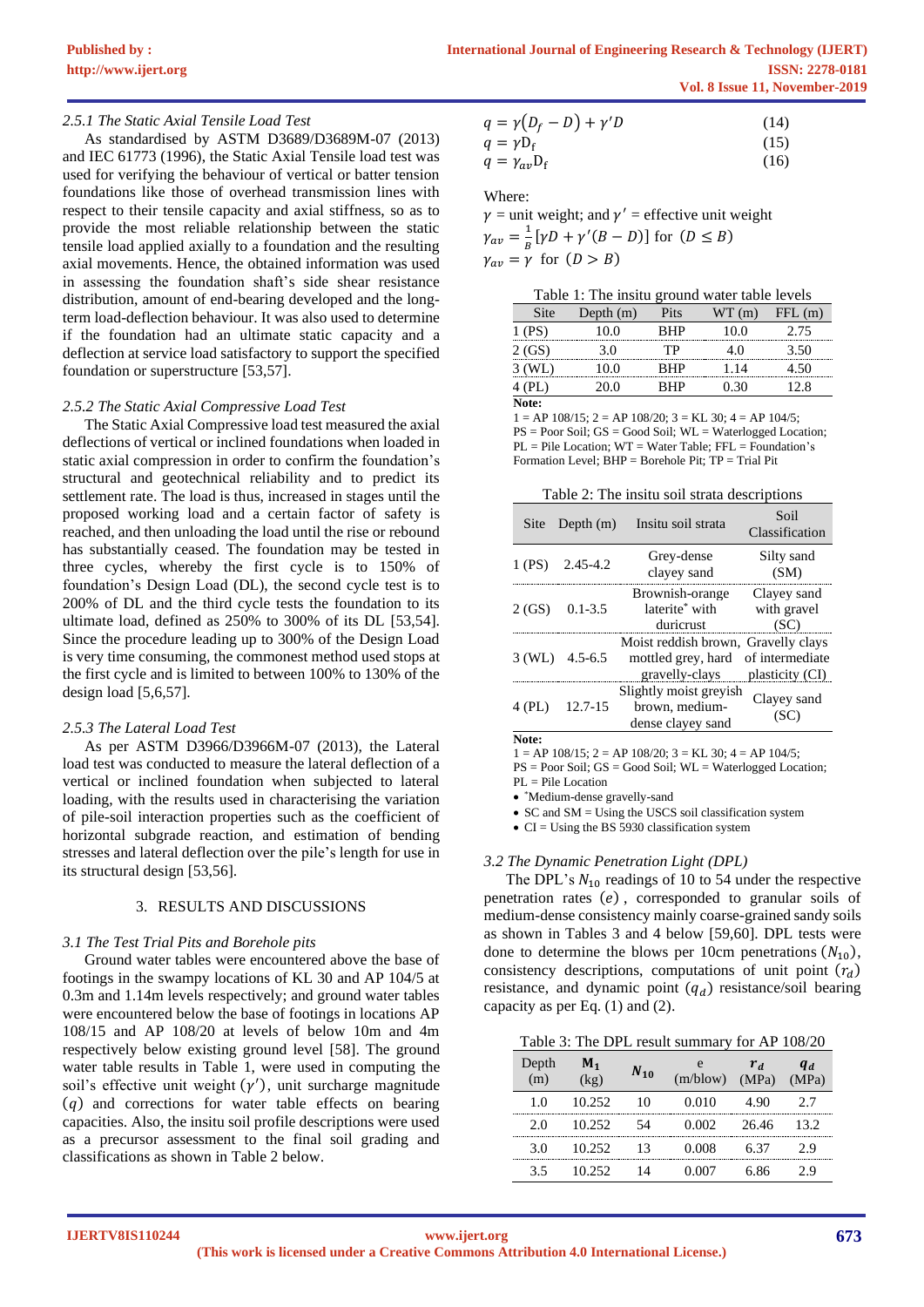$M_1$  = mass of hammer;  $N_{10}$  = blows per 10 cm penetration e = penetration rate (m per blow);  $r_d$  = unit point resistance  $q_d$  = dynamic point resistance/soil bearing capacity

| Table 4: Granular-soil consistency from DPL test |  |  |  |
|--------------------------------------------------|--|--|--|
|                                                  |  |  |  |

| Blows,<br>$N_{10}$            | Consistency<br>description | Blows,<br>$N_{10}$ | Consistency<br>description |  |  |
|-------------------------------|----------------------------|--------------------|----------------------------|--|--|
| Less than 1                   | Very Loose                 | 7 - 83             | Medium Dense               |  |  |
| 1 - 7                         | Loose                      | Over 83            | Dense                      |  |  |
| <b>Source:</b> Nilsson (2012) |                            |                    |                            |  |  |

*3.3 The Standard Penetration Testing* The SPT N-value of fine-grained soils at KL 30 of 100, corresponded to a hard soil consistency, whereas the SPT Nvalues of coarse-grained soils at locations AP 108/15 and AP 104/5 were 24 and 27 respectively, corresponding to medium-dense soil consistencies as shown in Tables 5 to 7. The SPT results were used in determining the soil's preliminary consistency descriptions using the N-values and parameters for bearing capacity analysis [58,61] as shown in Eq. (3) to (13).

Table 5: The insitu SPT result summaries

| Site   | <b>SPT</b><br>N-value | Corrected<br>$N_{55}$ | Soil             | Soil<br>consistency Classification                   |
|--------|-----------------------|-----------------------|------------------|------------------------------------------------------|
| 1 (PS) | 24                    | 19                    | Medium-<br>dense | <b>Silty Sand</b><br>(SM)                            |
| 3(WL)  | 100                   | 77                    | Hard             | Gravelly clays<br>of intermediate<br>plasticity (CI) |
| (PL)   |                       | 20                    | Medium-<br>dense | Clayey Sand                                          |
| . T.   |                       |                       |                  |                                                      |

**Note:**

 $1 = AP 108/15$ ;  $2 = AP 108/20$ ;  $3 = KL 30$ ;  $4 = AP 104/5$ ;

PS = Poor Soil; GS = Good Soil; WL = Waterlogged; PL = Pile

• SC and SM = USCS soil classification system • CI = BS 5930 soil classification system

Table 6: Consistency table for coarse-grained soils

| S/N <sub>0</sub> | <b>Consistency Description</b> | <b>SPT N-values</b> |
|------------------|--------------------------------|---------------------|
|                  | Very Loose                     | Less than 4         |
| 2                | Loose                          | 4 to 10             |
| 3                | Medium-Dense / Compact         | $10 \text{ to } 30$ |
| 4                | Dense                          | 30 to 50            |
| 5                | Very Dense                     | Over 50             |
|                  |                                |                     |

**Source:** BS 5930: 1999 + A2: 2010

| Description | Unconfined                 | <b>SPT</b>          |
|-------------|----------------------------|---------------------|
|             | Compressive Strength (kPa) | N-value             |
| Very soft   | Less than 25               | Less than 2         |
| Soft        | $25$ to $50$               | $2 \text{ to } 5$   |
| Firm        | 50 to 100                  | 5 to 10             |
| Stiff       | $100 \text{ to } 200$      | $10 \text{ to } 20$ |
| Very stiff  | 200 to 380                 | $20 \text{ to } 40$ |
| Hard        | Over 380                   | Over 40             |

**Source:** BS 5930: 1999 + A2: 2010

*3.4 The Soil Resistivity Testing*

The resistivity values showed that the soils at locations KL 30, AP 108/20 and AP 104/5 were essentially noncorrosive, whereas the soil at AP 108/15 was highly corrosive as shown in Tables 8 and 9 below. The soil resistivity test was used as a preliminary and non-conclusive test to provide generalised insitu environmental exposure conditions which may lead to steel depassivation and corrosion, and affect the structural design of the reinforced concrete foundations. Thus, for a more conclusive study, chemical tests in section 3.11, were deemed necessary regardless of the level of corrosiveness encountered [61,62].

Table 8: The insitu soil resistivity test results

| Site   | Average soil<br>resistivity $(\Omega m)$ | Soil corrosiveness description<br>(See Table 9 below) |  |  |  |  |  |
|--------|------------------------------------------|-------------------------------------------------------|--|--|--|--|--|
| 1 (PS) | 29.845                                   | Highly corrosive                                      |  |  |  |  |  |
| 2(GS)  | 1201.472                                 | Essentially non-corrosive                             |  |  |  |  |  |
| 3 (WL) | 220.5                                    | Essentially non-corrosive                             |  |  |  |  |  |
| 4 (PL) | 285.192                                  | Essentially non-corrosive                             |  |  |  |  |  |

#### Table 9: Resistivity explanations

| S/N <sub>0</sub> | Soil Resistivity $(\Omega m)$ | Soil Corrosiveness         |
|------------------|-------------------------------|----------------------------|
| 1                | Greater than 200              | Essentially non-corrosive  |
| 2                | 100-200                       | Mildly corrosive           |
| 3                | 50-100                        | Moderately corrosive       |
| 4                | $30-50$                       | Corrosive                  |
| 5                | $10-30$                       | Highly corrosive           |
| 6                | Less than 10                  | <b>Extremely corrosive</b> |

**Source:** Roberge (2000)

## *3.5 The Vane Shear Testing*

No vane shear tests (VST) were conducted in the borehole pits as the clay soils encountered were of a 'stiff to very stiff consistency' and not fitting the criteria for tests as per the requirements of ASTM D2573/D2573M-18 (2018). The VST method is not applicable for unsaturated or non-plastic silts, sands, gravels or other high permeability soils which dilate, collapse and generate pore pressures [58,61,63,64].

# *3.6 The Specific Gravity Testing*

The specific gravity  $(G<sub>s</sub>)$  values showed that the soils at location AP 108/15 were sand with silty particles, AP 108/20 had gravelly soil with clay mineral compositions, KL 30 had clay with gravel particles, and AP 104/5 had sand with clay compositions as shown in Tables 10 and 11. These descriptions are fairly comparable but inconclusive to the final descriptions by the USCS and BS 5930 soil classification systems as discussed in section 3.9. Thus, higher  $G_s$  values give higher load bearing capacities since an increase in  $G_s$  increases the soil's shear strength parameters and its suitability as a construction material [65-67].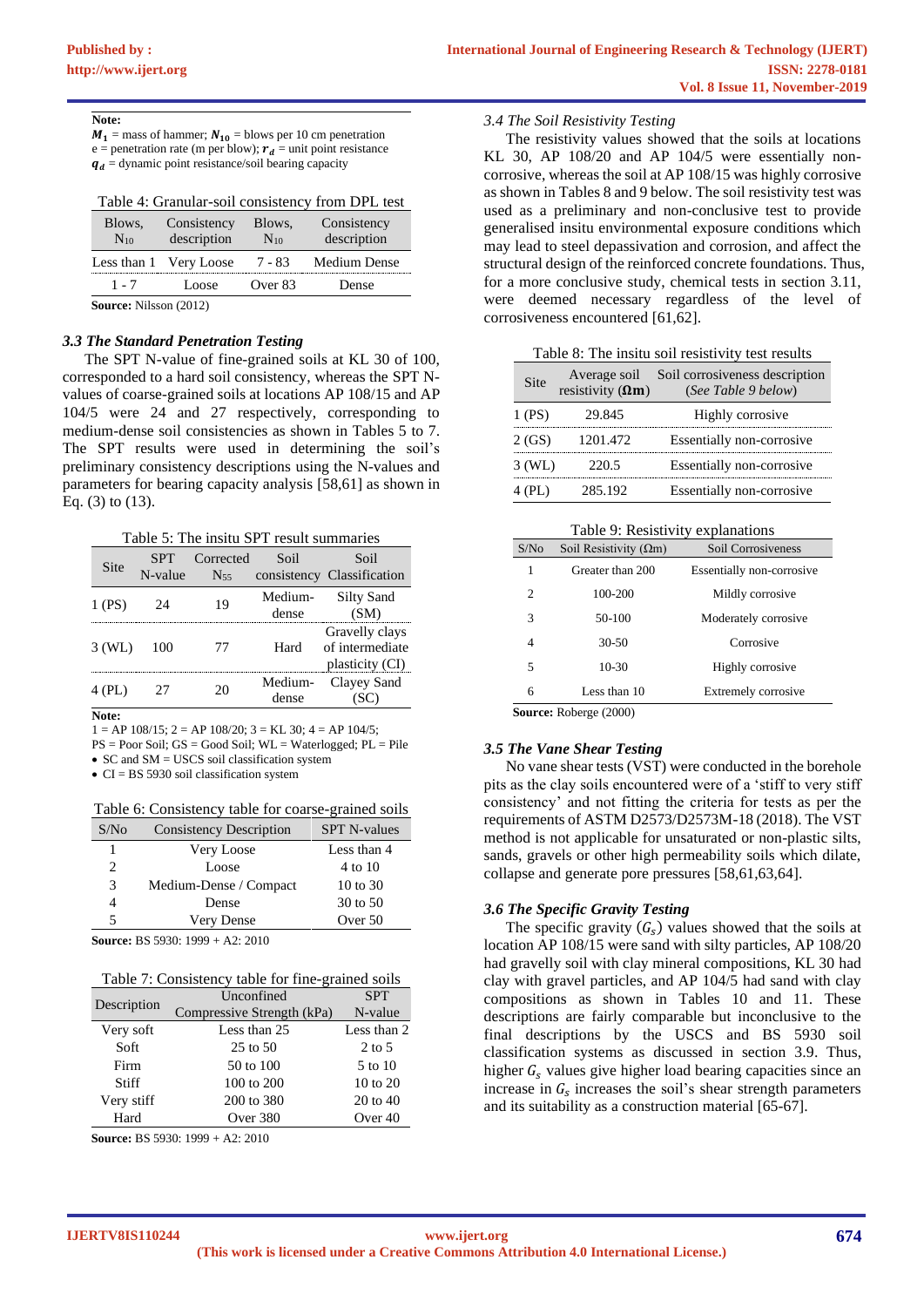| Site   | Gs<br>$(Mg/m^3)$  | Generalised<br>soil type                           | Soil Classifications<br>[USCS & BS 5390]     |
|--------|-------------------|----------------------------------------------------|----------------------------------------------|
| (PS)   | 2.370<br>to 2.777 | Sand with silty<br>particles                       | Silty sand (SM)                              |
| 2(GS)  | 2.380<br>to 2.483 | Gravelly soil<br>with clay mineral<br>compositions | Clayey sand with gravel<br>(SC)              |
| 3 (WL) | 2.453<br>to 2.739 | Clay with gravel<br>particles                      | Gravelly clays of<br>intermediate plasticity |
| 4 (PL) | 2.640<br>to 2.73  | Sand with clay<br>composition                      | Clayey sand $(SC)$                           |
|        |                   |                                                    |                                              |

 $1 = AP 108/15$ ;  $2 = AP 108/20$ ;  $3 = KL 30$ ;  $4 = AP 104/5$ ;  $PS = Poor$  Soil;  $GS = Good$  Soil;  $WL = Waterlogged$ ;  $PL = File$ 

• SC and SM = Unified Soil Classification System (USCS)

• CI = BS 5930 classification system

Table 11: Specific gravities of some soils

| S/No | Type of Soil                   | Specific gravity      |
|------|--------------------------------|-----------------------|
|      |                                | (Gs) range $(Mg/m^3)$ |
| 1    | Gravel                         | $2.65 - 2.68$         |
| 2    | <b>Ouartz Sands</b>            | $2.64 - 2.66$         |
| 3    | Silty                          | $2.67 - 2.73$         |
| 4    | Clay                           | $2.70 - 2.90$         |
| 5    | Chalk                          | $2.60 - 2.75$         |
| 6    | Loess                          | $2.65 - 2.73$         |
| 7    |                                | $1.30 - 1.90$         |
|      | Peat / Organic soils           | (Less than $2.0$ )    |
|      | Clay soil mineral compositions |                       |
| 8    | K-Feldspars <sup>(1)</sup>     | $2.54 - 2.57$         |
| 9    | Montmorillonite <sup>(2)</sup> | $2.35 - 2.70$         |
| 10   | Illite $(2)$                   | $2.6 - 3.0$           |
| 11   | Kaolinite $(2)$                | $2.6 - 2.68$          |
| 12   | Biotite $(1)$                  | $2.8 - 3.2$           |
| ъ е  |                                |                       |

**References:**

 $(1)$  Lambe and Whitman, 1969;  $(2)$  Mitchell, 1993 **Source**: Das (2016); Das and Sobhan (2018)

## *3.7 The Direct Shear Testing*

The direct shear test showed that the friction angle  $(\phi)$ value was greater than that of cohesion (c) (*i.e*  $\phi > \emptyset$ ) at 5.2m depth, and friction angle ( $\phi$ ) was less than cohesion (*c*) (*i. e*  $\phi$  <  $\emptyset$ ) at 10.4m depth, despite both soil strata being classified as clayey-sand soils. This showed an increased clay and silt composition in the bottom soil strata since they induce the sand with increased interlocking behaviour/cohesion [63,68]. The obtained results of cohesion (c) and angle of internal friction  $(\phi)$  were used in computing the soil's bearing capacities, pile skin and end-bearing resistances using the lateral earth pressure coefficient. Equations (17) to (19) are bearing capacity formulae for Terzaghi, and Meyerhof's vertical and inclined loads respectively whereas Eq. (20) and (21), and Eq. (22) and (23) are for predominantly clay and sandy soils respectively.

$$
q_{u} = cN_{c}S_{c} + 0.5\gamma_{t}BN_{\gamma}S_{\gamma} + \gamma_{t}D_{f}N_{q}
$$
 (17)  
\n
$$
q_{u} = cN_{c}S_{c}d_{c} + q_{o}N_{q}S_{q}d_{q} + 0.5\gamma BN_{\gamma}S_{\gamma}d_{\gamma}
$$
 (18)  
\n
$$
q_{u} = cN_{c}d_{c}i_{c} + q_{o}N_{q}d_{q}i_{q} + 0.5\gamma BN_{\gamma}d_{\gamma}i_{\gamma}
$$
 (19)

| $f_s = \alpha S_u = \alpha \left(\frac{q_u}{2}\right) = \alpha \left(\frac{12 \times N_{55}}{2}\right)$  | (20) |
|----------------------------------------------------------------------------------------------------------|------|
| $q_{\rm b} = N_c S_{\rm u} \omega = \left[ N_c \left( \frac{12 \times N_{55}}{2} \right) \omega \right]$ | (21) |
| $f_s = K\bar{q} \tan \delta = [1 - (\bar{q} \sin \phi' x \tan \phi')]$                                   | (22) |
| $q_b = N_a \bar{q}$                                                                                      | (23) |

Where:

 $f_s$  = shaft skin resistance; and  $\alpha$  = Adhesion factor

 $S_{\nu}$  = average undrained shear strength

 $q_u$  = unconfined compressive strength

 $q_b$  = end bearing resistance; and  $\delta$  = friction angle

 $N_c$ , N<sub>q</sub> & N<sub>γ</sub> = Terzaghi's bearing capacity factors

 $\bar{q}$  = effective overburden pressures

 $\phi'$  = effective internal friction angle from SPT test

 $K =$  lateral earth pressure coefficient

|  |  | Table 12: Insitu direct shear results for AP 104/5 |  |  |
|--|--|----------------------------------------------------|--|--|
|  |  |                                                    |  |  |

| Depth Width |              | Clay and Bulk c                                          |               |         | $q_{all}$ |
|-------------|--------------|----------------------------------------------------------|---------------|---------|-----------|
| (m)         | (m)          | silt (%) Density<br>from PSD* $(Mg/m^3)$ (kPa) (°) (kPa) |               |         |           |
| 5.20        | $\mathbf{1}$ | 43.8%                                                    | 1.790 12.3 21 |         | 342       |
| 10.40       |              | 63.2%                                                    | 1.745         | 18.5 15 | 348       |

**Note:**

\* PSD = Particle size distribution or soil grading

 $\phi$  = Internal angle of soil friction in degrees

 $q_{all}$  = Foundation's allowable bearing capacity

 $\mathbf{c}$  = Cohesion of the soil

## *3.8 The One-Dimensional Consolidation Testing*

The consolidation  $C_v$  value of 0.0042 cm<sup>2</sup>/s in the range of  $0.00032$  to  $0.0032$  cm<sup>2</sup>/s corresponded to a medium consolidation category, typical of 15-25% clays of the low plastic clay (CL) as per USCS system; whereas, the  $m_v$ values of  $0.187 \text{ m}^2/\text{MN}$  in the range of  $0.25 \text{-} 0.125$  (Table 15) and 0.1-0.3 (Table 16), corresponded to stiff or firm clays of consolidated lake deposits or lacustrine/swampy soils of medium compressibility properties of 0.05 to 0.15 compression index  $(C_c)$  [63,69].

Table 13: Insitu consolidation results for AP 104/5

| <b>Test Depth</b>         | $e_{o}$ | $\gamma_{\rm b}$ | $C_V$ | $m_{v}$                                              | $p_0$ |
|---------------------------|---------|------------------|-------|------------------------------------------------------|-------|
| (m)                       |         |                  |       | (-) $(Mg/m^3)$ (cm <sup>2</sup> /s) $(m^2/MN)$ (kPa) |       |
| $10.4 - 10.7$ 0.752 1.745 |         |                  |       | $0.0042$ 0.187                                       | 201   |

**Where:**

 $e_0$  = Initial void ratio;  $\gamma_b$  = Initial bulk density;

 $c_v$  = Coefficient of consolidation

 $m_v = Coefficient of volume compressibility;$ 

 $p<sub>o</sub>$  = Pre-consolidation pressure

| Table 14: Coefficient of consolidation |  |
|----------------------------------------|--|
|                                        |  |

| $C_v$ Range              | Category  | Typical      | Soil classification                                  |
|--------------------------|-----------|--------------|------------------------------------------------------|
| $\rm cm^2/s$             |           | material     | (USCS)                                               |
| $< 0.000032$ Very Low    |           |              |                                                      |
| 0.000032<br>to $0.00032$ | Low       |              | Medium plasticity<br>$>25\%$ Clay clays (CL-CH), and |
|                          |           |              | volcanic silt (MH)                                   |
| 0.00032                  | Medium    | 15-25%       | Low plasticity                                       |
| to 0.0032                |           | ⊡lav         | $clay/mud$ (CL)                                      |
| 0.0032<br>to $0.032$     | High      | $<$ 15% Silt | Organic silt (OL)                                    |
| > 0.032                  | Verv High |              |                                                      |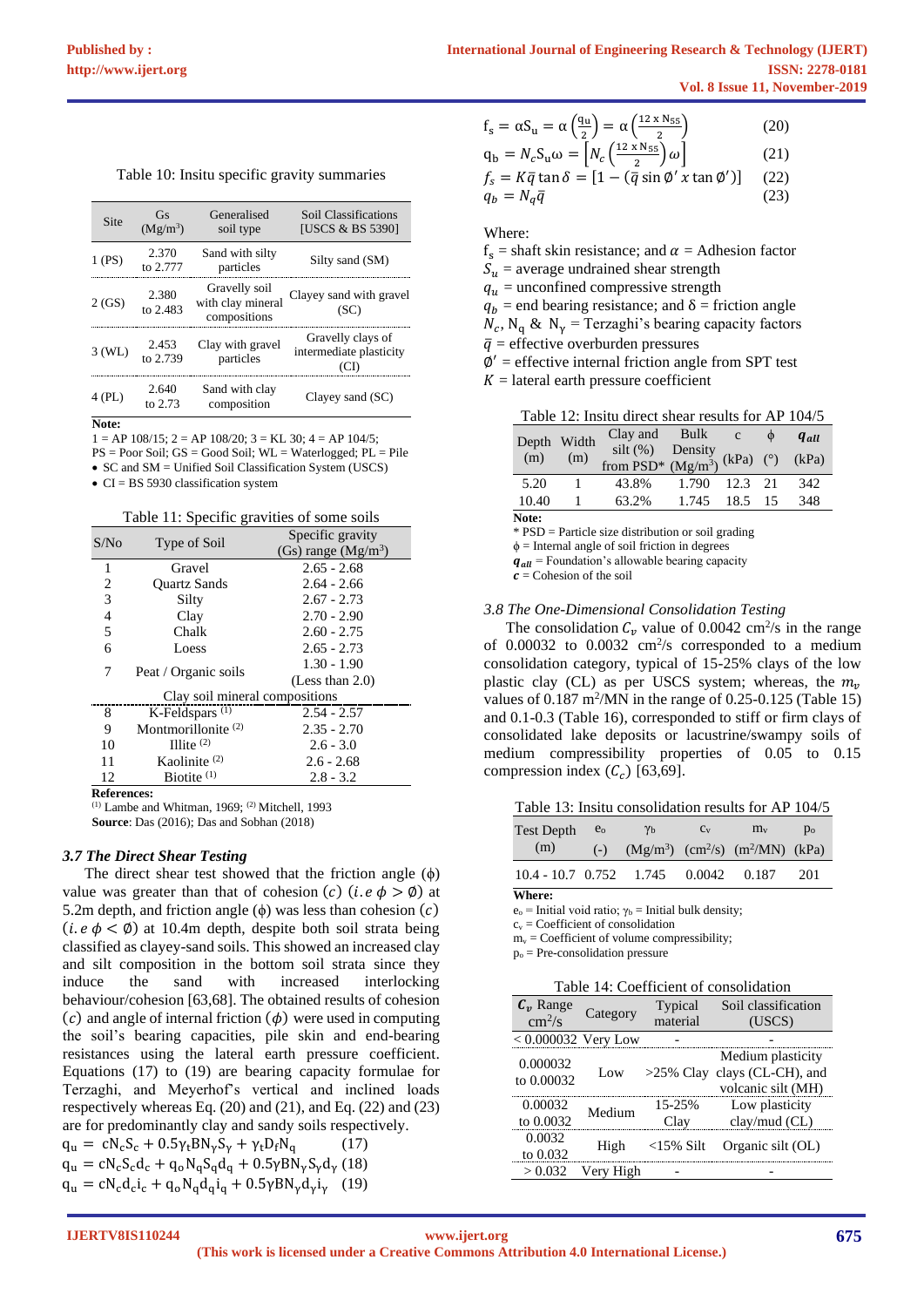| $C_n$ Range            | Category | Typical  | Soil classification |
|------------------------|----------|----------|---------------------|
| $\text{cm}^2/\text{s}$ |          | material | (USCS)              |
| Note:                  |          |          |                     |

1 m<sup>2</sup>/year = 5/15768 cm<sup>2</sup>/s;  $C_v$  = coefficient of consolidation **Source:** George et al. (2006), and Carter and Bentley (2016) [Adapted from Holtz and Kovacs (1981)]

| Table 15: Coefficient of volume compressibility |  |
|-------------------------------------------------|--|
|-------------------------------------------------|--|

| $m_{\nu}$ (m <sup>2</sup> /MN)                             | Soil type                              |  |
|------------------------------------------------------------|----------------------------------------|--|
| $10.0 - 2.0$                                               | Peat                                   |  |
| $2.0 - 0.25$                                               | Plastic clay                           |  |
|                                                            | (normally consolidated alluvial clays) |  |
| $0.25 - 0.125$                                             | Stiff clay                             |  |
| $0.125 - 0.0625$                                           | Hard clay (boulder clays)              |  |
| <b>Note:</b> $m_n$ = Coefficient of volume compressibility |                                        |  |

**Source:** Smith (2014)

Table 16: Compression index and descriptions

| $M_{\nu}$<br>$m^2/MN$ | $\mathcal{C}_c$             | Category of<br>compression | Soil Material Indicated                                                                                                                                                                                               |
|-----------------------|-----------------------------|----------------------------|-----------------------------------------------------------------------------------------------------------------------------------------------------------------------------------------------------------------------|
| < 0.05                | 0.025                       | Very Low<br>compression    | Hard over-consolidated<br>glacial till, hard clay &<br>stiff weathered rocks.                                                                                                                                         |
| 0.05                  | 0.025<br>to $0.1$ to $0.05$ | Low<br>compression         | Stiff glacial till/boulder<br>clays, marls, very stiff<br>tropical residual clays.                                                                                                                                    |
| 0.1                   | 0.05<br>to $0.3$ to $0.15$  | Medium<br>compression      | Firm clays of<br>consolidated swampy or<br>lake/lacustrine deposits,<br>glacial outwash clays,<br>weathered marls, firm<br>glacial till, normally<br>consolidated clays at<br>depth, firm tropical<br>residual clays. |
| 0.3                   | 0.15<br>to 1.5 to $0.75$    | High<br>compression        | Poorly consolidated<br>alluvial clays, estuarine<br>deposits & sensitive clay                                                                                                                                         |
| >1.5                  | 0.75<br>to $5+$             | Very High<br>compression   | Highly organic alluvial<br>clays, and peats.                                                                                                                                                                          |
| Where:                |                             |                            |                                                                                                                                                                                                                       |

 $\mathcal{C}_c$  = compression index;  $\mathcal{m}_v$  = coeff. of vol. compressibility;

 $a_v$  = coefficient of compressibility  $m_v = \left(\frac{a_v}{1 + \cdots}\right)$  $\left(\frac{a_v}{1+e_o}\right) = \left[\left(\frac{\delta_e}{\delta_p}\right)\right]$  $\left(\frac{\delta_e}{\delta_p}\right)$  x  $\frac{1000}{(1+e_e)}$  $\overline{(1 + e_o)}$ 

**Source:** Carter & Bentley (2016) [Adapted from Bowles (1997)]

## *3.9 The Particle Size Distribution (Soil grading)*

The particle size analysis showed that the soils at the formation levels of the locations AP 108/15 were poorly graded silty sand (SM), AP 108/20 were well graded clayey sand with gravel (SC), AP 104/5 were poorly graded clayey sand (SC) using the USCS classification system; whereas, the soils at KL 30 were gap graded gravelly clay (CI) as per the BS 5930 classification system. The gradations and soil classifications confirmed the previously inconclusive descriptions from the Test trial pit and borehole soil strata, parts of the preliminary soil consistency descriptions by DPL, specific gravity soil generalisations, material type identifications using the consolidation's  $m<sub>v</sub>$  and  $C<sub>v</sub>$  values, and the general soil type descriptions under plasticity index (PI) interpretations as discussed in sections 3.1, 3.2, 3.6, 3.8 and 3.10 respectively [58,61,63].

Table 17: Insitu soil grading summaries

| Site  | Soil Grading            | Formation         | Soil           |
|-------|-------------------------|-------------------|----------------|
|       |                         | Level             | Classification |
|       | AP 108/15 Poorly-graded | 2.75m             | SM (USCS)      |
|       | AP 108/20 Well-graded   | 3.50 <sub>m</sub> | SC (USCS)      |
|       | AP 104/5 Poorly-graded  | $\sim$ 12.80m     | SC (USCS)      |
| KL 30 | Gap-graded              | 4.50m             | CI (BS 5930)   |
|       |                         |                   |                |

**Note:** USCS = Unified Soil Classification System;

BS 5930 = British Soil Classification System

#### *3.10 The Plasticity Index Interpretations*

The Atterberg tests showed that the soils at location AP 108/15 had PI values in range of 7-17, corresponding to medium-plastic soils of cohesive silty-sand type, whereas AP 108/20, KL 30 and AP 104/5 had soils with PI values greater than  $17$  ( $>17$ ), corresponding to high plastic soils of cohesive clay type. Meanwhile, all the above locations had Liquid Limit (LL) values less than 50  $(*50*)$ , corresponding to finegrained soils with low swell potentials. The PI and LL test value interpretations were used in complementing the final classification and grading descriptions of the fine-grained soils as discussed in section 3.9 above [58,68].

#### Table 18: Insitu Atterberg limit summaries

| <b>Site</b>           | Atterberg Limits |     | FFL.            | PI value range               |                 |
|-----------------------|------------------|-----|-----------------|------------------------------|-----------------|
|                       | LL.              | PI. | PL              | (m)                          | (From Table 19) |
| 1 (PS)                |                  |     | 24.7 12.5 12.20 | 2.75                         | 7 - 17          |
| 2 (GS) 44.8 21.4 23.4 |                  |     |                 | 3.50                         | >17             |
| 3 (WL) 38.4 16.6 21.8 |                  |     |                 | 4.50                         | >17             |
|                       |                  |     |                 | 4 (PL) 34.5 14.8 19.7 ~12.80 | >17             |
| Note:                 |                  |     |                 |                              |                 |

 $1 = AP 108/15$ ;  $2 = AP 108/20$ ;  $3 = KL 30$ ;  $4 = AP 104/5$ ;  $PS =$ Poor Soil; GS = Good Soil; WL = Waterlogged Location; PL = Pile Location; FFL = Foundation's Formation Level Table 19: PI interpretations and cohesiveness

| PI       | Degree of Plasticity | Degree of<br>Cohesiveness | Soil Type |
|----------|----------------------|---------------------------|-----------|
|          | Non-Plastic          | Non-cohesive              | Sand      |
| - 7      | Low Plastic          | Partly cohesive           | Silt      |
| $7 - 17$ | Medium Plastic       | Cohesive Silty-Sand       |           |
| >17      | <b>High Plastic</b>  | Cohesive                  | Clay      |

**Source:** Surendra and Sanjeev (2017)

|  | Table 20: Atterberg Limits and Swell Potential |  |
|--|------------------------------------------------|--|
|  |                                                |  |

| Table 20: Atterberg Limits and Swell Potential                                  |                                  |          |  |  |
|---------------------------------------------------------------------------------|----------------------------------|----------|--|--|
| Liquid Limit                                                                    | Plasticity Index Swell Potential |          |  |  |
| (LL)                                                                            |                                  | (SP)     |  |  |
| < 50                                                                            | < 25                             | Low      |  |  |
| $50 - 60$                                                                       | $25 - 35$                        | Marginal |  |  |
| >60                                                                             | > 35                             | High     |  |  |
| $\mathbf{C_{\Omega\Pi}$ req: Ditte (1084): $\mathbf{V_{\Omega}}$ lantari (1001) |                                  |          |  |  |

**Source:** Pitts (1984); Kalantari (1991)

#### *3.11 The Chemical Analysis Tests*

The chemical tests were done as a conclusive test following the preliminary soil resistivity test in section 3.4 above, to determine the insitu pH, and presence of corrosioncausing sulphates and chlorides, in describing the insitu environmental exposure conditions as summarised in the Tables 21 and 22 below.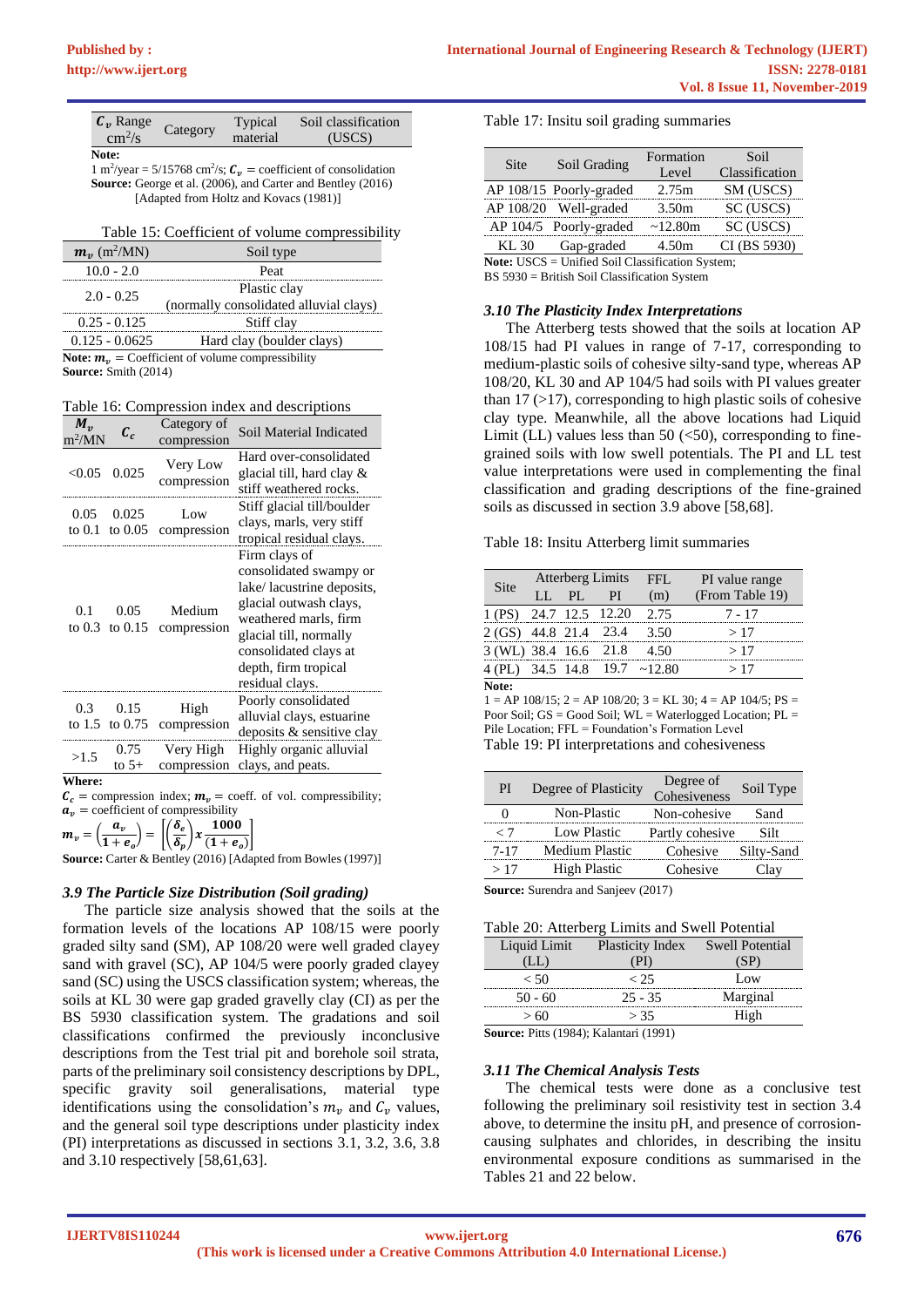The  $SO_4$  results showed that the soils at locations AP 108/15, AP 108/20 and AP 104/5 had values  $\leq 3000$  mg/kg  $( \leq 0.3\%$  by weight) corresponding to XA1 exposure condition of slightly aggressive chemical environments; whereas, the KL 30 ground water had values of  $SO_4 > 600$ ppm, corresponding to XA2 exposure condition of moderately aggressive chemical environment as shown in Tables 21 and 22 below.

The pH values for AP 108/15 and AP 108/20 were 5.38 and 5.22 respectively, corresponding to XA2 exposure condition of moderately aggressive chemical environment, whereas KL 30 and AP 104/5 had pH values of 6.27 and 6.10 respectively, corresponding to XA1 exposure condition of slightly aggressive chemical environments. Thus, the chemical analysis and pH conditions were reconciled to provide XA2 exposure conditions of moderately aggressive chemical environment for all locations as per BS EN 206 (2013).

Sulphate Resistant Cements (SRC) of strength class 42.5N and a  $3.5\%$  limited C<sub>3</sub>A (chloro-aluminate) content were used under moderate water-cement ratios of 0.40 to 0.50 in order to inhibit the effects of chlorides forming insoluble  $chloro-aluminates (C<sub>3</sub>A) upon combining with the$ Tricalcium Aluminate ( $3CaO·Al<sub>2</sub>O<sub>3</sub>$ ) in concrete.

Table 21: Insitu chemical test results

| Site                                                                 | $SO_4{}^{2-}$ content | $Cl^-$ content    | pH    | Sample |  |
|----------------------------------------------------------------------|-----------------------|-------------------|-------|--------|--|
|                                                                      | (% by weight)         | (g/l)             | value | type   |  |
| (PS)                                                                 | 0.05%                 | 0.007             | 5.38  | Soil   |  |
|                                                                      | $(500$ ppm $)$        | $(7$ ppm $)$      |       |        |  |
|                                                                      | 0.06%                 | 0009              | 5.22  |        |  |
| 2(GS)                                                                | $(600 \text{ ppm})$   | $(9$ ppm $)$      |       | Soil   |  |
|                                                                      | 0.0686%               | 10                |       | Ground |  |
| $3$ (WL)                                                             | $(686$ ppm $)$        | $(10,000$ ppm $)$ | 6.27  | water  |  |
|                                                                      |                       | 0.021             |       |        |  |
| 4 (PL)                                                               |                       | (21 ppm)          | 6.10  | Soil   |  |
| <b>Where:</b> $1 g/L = 1000$ ppm; and $1$ ppm = $1 mg/L = 0.001 g/L$ |                       |                   |       |        |  |

Table 22: Measured SO<sup>4</sup> results interpretations

| Site     | Measured<br>$SO_4$ (ppm) | Limiting values of<br>$SO_4$ (ppm)* | Exposure<br>condition* |
|----------|--------------------------|-------------------------------------|------------------------|
| 1 (PS)   | 500                      | $\geq$ 2000 and $\leq$ 3000 (soil)  | XA1                    |
| 2(GS)    | 600                      | $\geq$ 2000 and $\leq$ 3000 (soil)  | XA1                    |
| $3$ (WL) | 686                      | $> 600$ and $\leq 3000$ (water)     | XA <sub>2</sub>        |
| 4 (PL)   |                          | $\geq$ 2000 and $\leq$ 3000 (soil)  | XA 1                   |

**NB:** 1 = AP 108/15; 2 = AP 108/20; 3 = KL 30; 4 = AP 104/5; PS = Poor Soil; GS = Good Soil; WL = Waterlogged Location;

 $PL =$ Pile Location

\* **Source:** BS EN 203 (2013)

## *3.12 Concrete cube compressive strength Tests*

The concrete cube compressive strength test was done as per BS EN 12390-1 (2012) and BS EN 12390-2 (2009), to determine the 7-day and 28-day strengths as a confirmatory quality control test of the 25 MPa design strength using 42.5N Sulphate Resistant Cement as shown in Table 23 below. The results showed that all the locations had 7-day test strength values within the 104.2-123.36% range of the 25 MPa design value, and 28-day test strength values in the range of 155.12-211.08% of the 25 MPa design value. The compressive test values were used to confirm and provide assurance to the foundation's design concrete strength value of 25 MPa using 42.5N SRC as a remedy to the sulphate and chloride attacks, as discussed in section 3.11.

Table 23: Insitu compressive concrete cube results

|                                                                                |         | Tested Cube strength values |         | [For a 28-day Design Strength (DS) of 25 MPa] |
|--------------------------------------------------------------------------------|---------|-----------------------------|---------|-----------------------------------------------|
| <b>Site</b>                                                                    |         | 7-day strength              |         | 28-day strength                               |
|                                                                                | Results | % of DS                     | Results | $%$ of DS                                     |
|                                                                                | (MPa)   |                             | (MPa)   |                                               |
| $1$ (PS)                                                                       | 29.81   | 119.24%                     | 43.31   | 173.24%                                       |
| 2(GS)                                                                          | 26.05   | 104.20%                     | 38.78   | 155.12%                                       |
| $3$ (WL)                                                                       | 27.71   | 110.84%                     | 40.08   | 160.32%                                       |
| $4$ (PL)                                                                       | 30.84   | 123.36%                     | 52.77   | 211.08%                                       |
| <b>NB</b> : $1 = AP 108/15$ ; $2 = AP 108/20$ ; $3 = KL 30$ ; $4 = AP 104/5$ ; |         |                             |         |                                               |

PS = Poor Soil; GS = Good Soil; WL = Waterlogged Location; PL = Pile Location

# *3.13 Static Load Tests*

The insitu static load tests were done to determine the insitu displacement and load capacity values of the foundations under tension/uplift, compression, and lateral load tests in conformity to IEC 61773 [57] as shown in Tables 24 to 26.

The static load test results showed that the location AP 104/5 exhibited maximum displacement values of 0.09 mm, -0.83 mm and 2.39 mm under tension, compression and lateral loading respectively; while locations AP 108/15, AP 108/20 and KL 30 exhibited maximum tension displacement values of 0.83 mm, 0.19 mm and 4.74 mm respectively. The limiting reference displacement values were 25 mm for both tension and compression loading tests, and 50 mm for the lateral loading test. The static load results were used in determining the slope  $(C_1)$  of the hyperbolic model graph's empirical line equation using Eq. (24) and (25) below, and in the calculation of the insitu foundation's load capacity  $(R<sub>c</sub>)$  using Chin-Kondner extrapolation (1971) as per Eq. (26) below.

| $y = m x + c$ (Line of best fit)                                                 | (24) |
|----------------------------------------------------------------------------------|------|
| Slope $\Rightarrow$ $C_1 = \frac{d}{dx}(y = mx + c)$                             | (25) |
| Insitu Load Capacity $\Rightarrow$ R <sub>c</sub> = $\frac{1}{C_1}$ (in kN) (26) |      |

The actual insitu load capacities of the test-foundations under static load methods were from 105.29% to 249.14% fraction of the prescriptive design values, which reaffirmed the conclusion that the load capacity results of the insitu-tested full-scale foundations exceeded the prescriptively designed load capacity values, as shown in Table 26.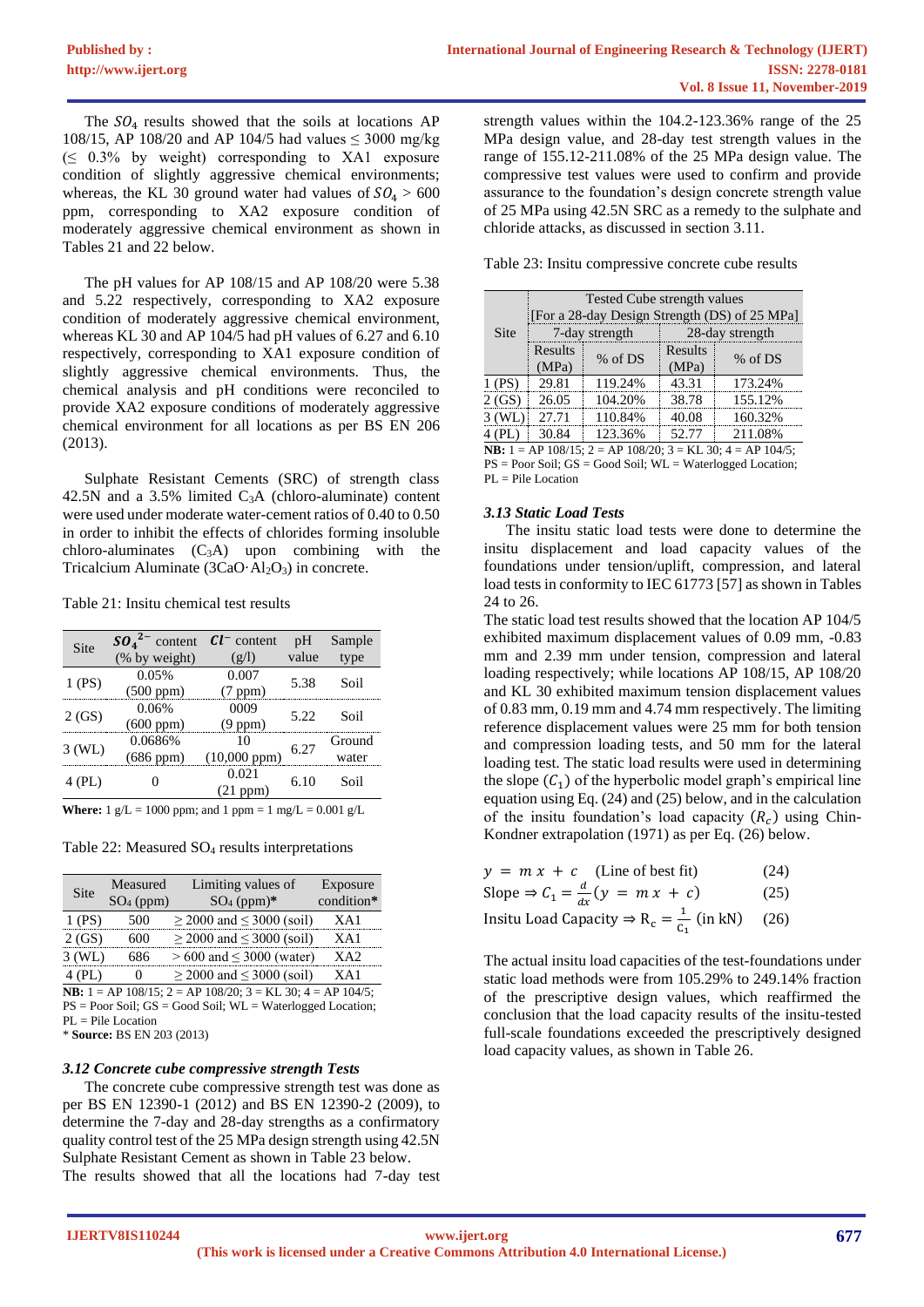

Fig.1: Insitu static axial tension/uplift load test



Fig.2: Insitu static axial compression load test



Fig.3: Insitu static lateral load test

# Table 24: Insitu static load test summaries

| Site<br>Location | Insitu Maximum     |         |      | IEC 61773 (1996) |    |    |
|------------------|--------------------|---------|------|------------------|----|----|
|                  | Displacements (mm) |         |      | Limit-value (mm) |    |    |
|                  |                    |         |      |                  |    |    |
| AP 108/15        | 0.83               |         |      |                  |    |    |
| AP 108/20        | 0.19               |         |      | 25               | 25 | 50 |
| KL 30            | 4.74               |         |      |                  |    |    |
| AP 104/5         | 0.09               | $-0.83$ | 2.39 |                  |    |    |

**Where:**

T = Static Axial Tension/Uplift Loading Test

C = Static Axial Compression Loading Test

L = Static Lateral Loading Test

## Table 25: Slope readings for insitu static load tests

| Site      | Graph Line Slopes $(x 10^{-3})$ |             |         |  |  |  |
|-----------|---------------------------------|-------------|---------|--|--|--|
| Location  | Tension                         | Compression | Lateral |  |  |  |
|           | Test                            | Test        | Test    |  |  |  |
| AP 108/15 | 0.9996                          |             |         |  |  |  |
| AP 108/20 | 1.3568                          |             |         |  |  |  |
| KL30      | 0.8755                          |             |         |  |  |  |
| AP 104/5  | 0.7223                          | 0.5019      | 5.2591  |  |  |  |

## Table 26: Insitu foundation load capacities

|      | <b>Load Capacities</b> |                      |                |     |                |     |  |  |
|------|------------------------|----------------------|----------------|-----|----------------|-----|--|--|
|      | Tension                |                      | Compression    |     | Lateral        |     |  |  |
| Site | Test (kN)              |                      | Test (kN)      |     | Test (kN)      |     |  |  |
|      | Insitu<br>Load         | UDL                  | Insitu<br>Load | UDL | Insitu<br>Load | UDL |  |  |
|      |                        | 1 (PS) 1000.4 945.36 |                |     |                |     |  |  |
|      |                        | 2 (GS) 737.03 594.45 |                |     |                |     |  |  |
|      | 3 (WL) 1142.2 962.30   |                      |                |     |                |     |  |  |

4 (PL) 1384.5 555.69 1992.43 1077.1 190.15 180.6 **Note:** 1 = AP 108/15; 2 = AP 108/20; 3 = KL 30; 4 = AP 104/5;  $PS = Poor$  Soil;  $GS = Good$  Soil;  $WL = Water$ Location; PL = Pile Location; UDL = Ultimate Design Load



# Fig.4: AP 108/15- Hyperbolic graph in uplift<br>
EXPERIOL ANALYSIS METHOD



# Fig.5: AP 108/20- Hyperbolic graph for uplift







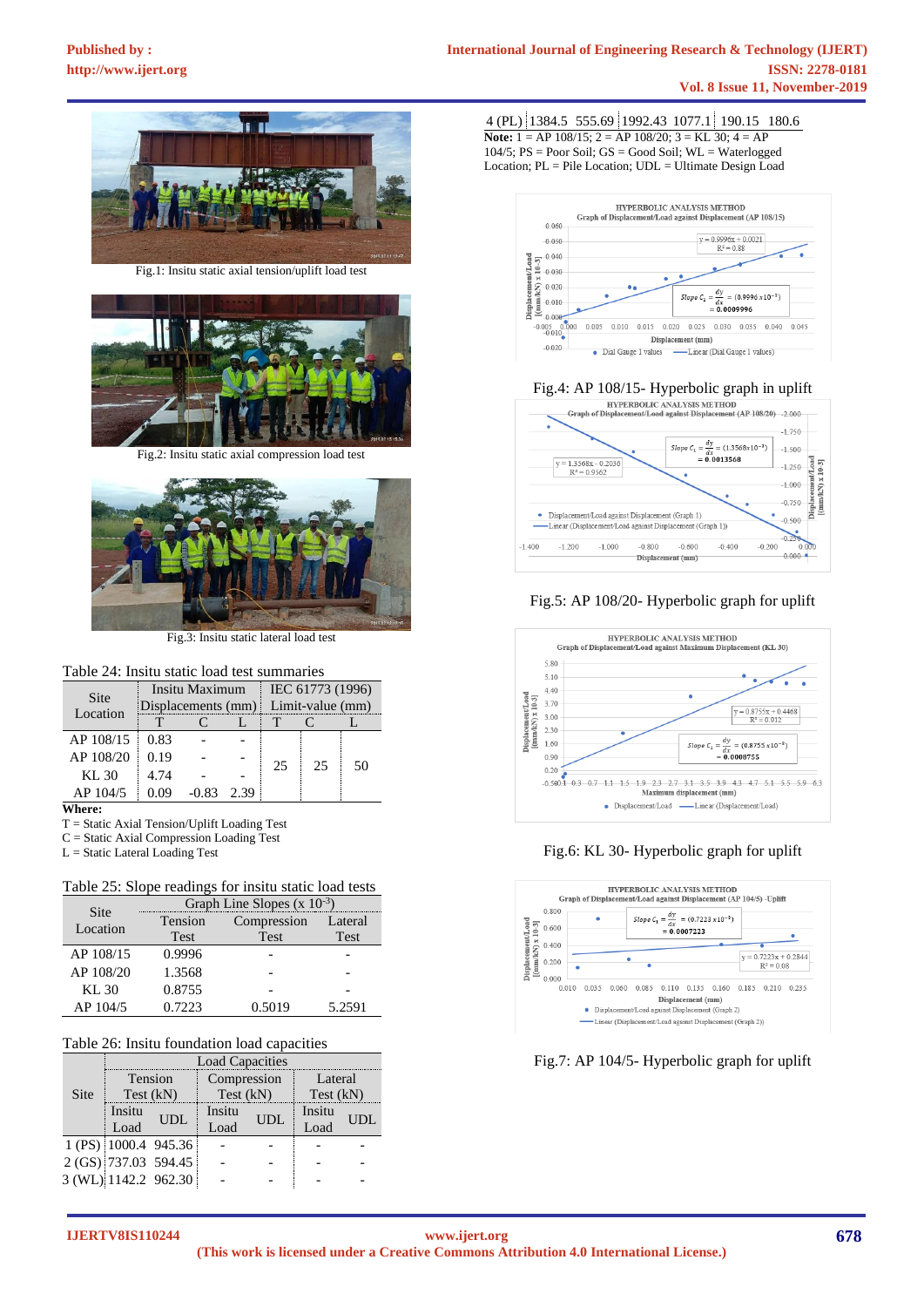

Fig.8: AP 104/5- Hyperbolic graph for compression



Fig.9: AP 104/5- Hyperbolic graph for lateral

#### 4. CONCLUSION

Based on the reviews of the experimental results, the following conclusions were reached:

The insitu load capacities of the test foundations under static load were 105.29% to 249.14% fraction of the theoretical load capacities, confirming that the prescriptive design approaches use equations and methods governing a linear-elastic boundary in the design value extrapolations instead of the more-realistic plastic and non-linear approach.

The maximum insitu displacement values from static load tests differed significantly from that of the prescriptive design and technical specifications by being 0.36% to 18.96% fraction of the 25 mm prescriptive limit under uplift and 3.32% fraction of the prescriptive 25 mm under compression and 4.78% fraction of the prescriptive 50 mm limit under lateral test. These displacements were less than 19% of the prescriptive values as verified by the insitu static load tests of the foundations.

Due to the acidic soils and ground water, the use of 42.5N Sulphate Resistant Cement (SRC) led to very high compressive strength provided for the concrete foundations due to lack of a low grade 32.5N SRC in Uganda. This led to an overdesign in the concrete's compressive strength ranging from 104.2% to 123.36% of the design strength at 7 day and 155.12% to 211.08% at 28 days.

#### 5. ACKNOWLEDGMENTS

The author would like to thank Sinohydro Corporation Ltd, Kalpataru Power Transmission Ltd, and GOPA-International Energy Consultants for their contributions towards the research at the Karuma Interconnection Project in Uganda.

## 6. REFERENCES

- [1] Manjriker Gunaratne (2014) Foundation Engineering Handbook, 2nd Edition. ISBN-13: 978-14398-92787. CRC Press, Taylor & Francis, Florida, USA, pp 105 - 379.
- [2] Kaushik C.P., Bhavikatti S.S. & Anubha Kaushik (2010) Basic Civil and Environmental Engineering. ISBN 13: 978-81-224-2850-6. New Age International (P) Ltd., New Delhi, India, pp 22 - 31.
- [3] Sivakugan N. and Das, Braja M. (2011) Geotechnical Engineering- A Practical Problem-Solving Approach, ISBN-13: 978-1-60427-016-7. J. Ross Publishing, Inc., Florida, USA, pp 289 - 483.
- [4] Federal Highway Administration (1992) Static Testing of Deep Foundations, Publication No. FHWA-SA-91-042. (Kyfor Z. G., Schnore A. R., Carlo T. A., and Baily P. F., eds), Soil Mechanics Bureau, NY State Department of Transportation, New York, USA, pp 1 - 165.
- [5] Byrne, G. and Berry, A. (2008) A Guide to Practical Geotechnical Engineering in Southern Africa, 4<sup>th</sup> Edition. Franki Africa (Pty) Ltd, Cape Town, South Africa, pp 156 - 166.
- [6] Monnet, Jacques (2015) In Situ Tests in Geotechnical Engineering. ISBN: 978-1-848-21849-9. ISTE Ltd, London, UK, pp 73 - 104.
- [7] Cockerill, P., Nutter, J., Bradshaw, K., Ehrman, T., and Witney, J. (2017). East African Piling Limited Company Profile, March 2017, Available at: www.eastafricanpiling.com, Kampala, Uganda, pp 1 - 10.
- [8] Tomlinson, M. J. and Boorman, R. (2001) Foundation Design and Construction, 7th Edn, ISBN: 0130-31180-4. Pearson Education, Essex CM20 2JE, England, pp. 1 - 547.
- [9] Mosley Bill, John Bungey and Ray Hulse (2007) Reinforced Concrete Design to Eurocode 2, 6<sup>th</sup> Edition. ISBN-13: 9780230500716, Palgrave Macmillan Press, NY, USA, pp 15 - 308.
- [10]Bayliss C.R. and Hardy B.J. (2011) Transmission and Distribution Electrical Engineering, 4th Edn, ISBN 978-0-08-096912-1. Elsevier Press, Oxford, UK, pp 615 - 629.
- [11]Emuriat, Julius Emmanuel (2017) Parametric study on analysis and design of secant pile for earthquake loading, ISBN: 978-620-2-30082-7. Scholar's Press, Mauritius, pp 1 - 90.
- [12]Przewłócki, J., Dardzińska, I. and Świniański, J. (2005) Review of historical buildings' foundations, Géotechnique, 55 (5), pp. 363 - 372. doi: 10.1680/geot.55.5.363.66017.
- [13]Salgado, Rodrigo (2006) The engineering of foundations, 1st Ed. ISBN-13: 978-0072500585, McGraw-Hill, PA, USA, pp 21-896.
- [14]An-Bin Huang and Hai-Sui Yu (2018) Foundation engineering Analysis and Design, 1st Edition, ISBN 13: 978-1-138-72079-4. CRS Press, Florida, USA, pp 189 - 239.
- [15]Lacasse, S. and Nadim, F. (1994). Reliability issues and future challenges in geotechnical engineering for offshore structures. Proc., 7th Int. Conf. on Behaviour of Offshore Structures, Cambridge, Massachusetts, pp. 9 - 38.
- [16]Gilbert, R. B. and Tang, W. H. (1995). "Model uncertainty in offshore geotechnical reliability." Proc. 27th Offshore Technology Conference, Houston, Texas, 557 - 567.
- [17]Phoon, K. K and Kulhawy, F. H. (1999). Characterization of geotechnical variability. Canadian Geotechnical Journal, 36(4), 612 - 624.
- [18]Whitman, R. V. (2000). Organizing and evaluating uncertainty in geotechnical engineering. Journal of Geotechnical and Geoenvironmental Eng., 126 (7), 583 - 593.
- [19]Juang, C. H., Yang, S. H., Yuan, H., and Khor, E. H. (2004). Characterization of the uncertainty of the Robertson and Wride model for liquefaction potential evaluation. Soil Dynamics and Earthquake Engineering, 24(9), 771-780.
- [20] Schuster, M.J., Juang, C. H., Roth, M.J.S., and Rosowsky, D. V. (2008). Reliability analysis of building serviceability problems caused by excavation. Géotechnique, 58(9), 743-749.
- [21]Zhang, J., Zhang, L. M., and Tang, W. H. (2009). Bayesian framework for characterizing geotechnical model uncertainty. Journal of Geotechnical & Geoenvironmental Engineering, 135 (7), 932 - 940
- [22]Juang, C. H., Fang, S. Y., Tang, W. H., Khor, E. H., Kung, G. T., and Zhang, J. (2009). Evaluating model uncertainty of an SPT-based simplified method for reliability analysis for probability of liquefaction. Soils and Foundations, 49 (12), 135 - 152.
- [23]Zhang, J., Tang, W. H., Zhang, L. M., and Huang, H. W. (2012). Characterising geotechnical model uncertainty by hybrid Markov Chain Monte Carlo simulation. Computers and Geotechnics, 43, 26 - 36.
- [24]Juang, C. H., Lei Wang, Sez Atamturktur, and Zhe Luo (2012). Reliability-based robust and optimal design of shallow foundations in